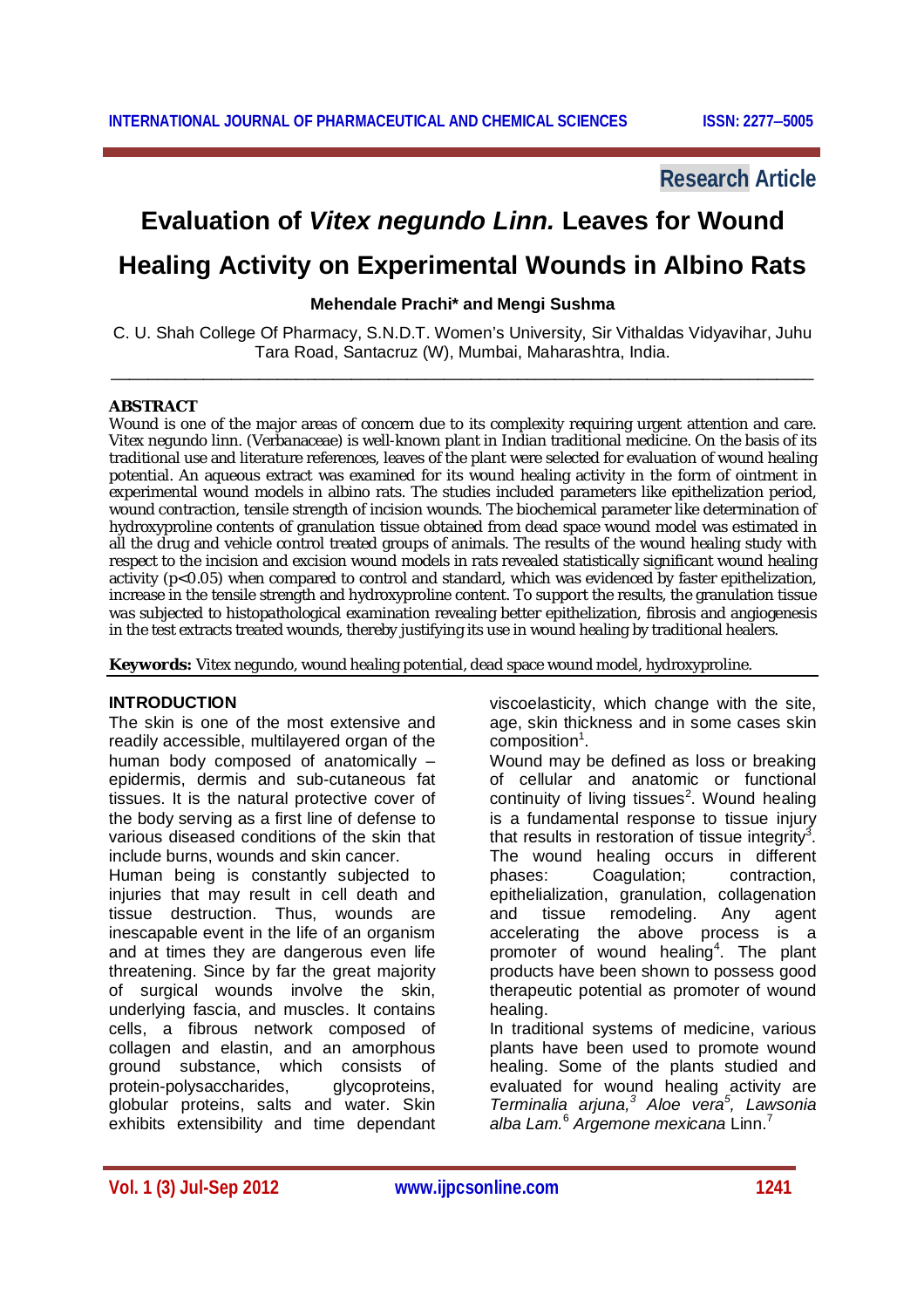# **INTERNATIONAL JOURNAL OF PHARMACEUTICAL AND CHEMICAL SCIENCES ISSN: 22775005**

*Vitex negundo* Linn belonging to family Verbenaceae, commonly known as Nirgundi; is a short tree or large aromatic shrub with irregular trunk, stem and branches covered with thin grey bark<sup>8</sup>. The plant is well known for its analgesic and anti-inflammatory activity. The leaves of the plant are reported for skin disease in ancient Ayurvedic books like Dravyagunavigyan<sup>9</sup>. The leaves of the plant are known to contain colourless volatile oil of odour of the drug<sup>10</sup>, resin<sup>10</sup>,terpenes, flavonoids, glucosides, and alkaloids $11$ . Various preparations of Nirgundi along with other plants are available in market for conditions such as rheumatoid arthritis, joints pain and musculoskeletal pains.

As survey of literature revealed that no systematic study has been conducted with respect to its wound healing potential, hence it was thought worthwhile to investigate the wound healing activity of *Vitex negundo* leaf extracts.

Wound healing studies mainly aim to detect various means and factors influencing healing process so that, they could be either used or avoided in clinical practice to favorably alter the healing process. Cellular proliferation is largely regulated by biochemical factors produced in the local microenvironment that can either stimulate or inhibit cell growth<sup>12</sup>. The biochemical events in the healing wound correlates with the changing mechanical properties<sup>1</sup>. The extracellular matrix is stable complex of macromolecules that underlies epithelia and<br>surrounds connective tissue<sup>13</sup>. The surrounds connective tissue<sup>13</sup>. The regulation of extracellular matrix deposition is required for normal wound healing where they need to be rapidly synthesized during the formation of the early granulation tissue and also during the final replacement by mature connective tissue and tissue remodeling.

To know the extent of wound healing process various biochemical parameters are estimated in the granulation tissue and regenerated tissue harvested from the healing wounds. Breakdown of collagen liberates free hydroxyproline, an amino acid and its peptides. Measurement of this

hydroxyproline therefore generally used as an index of collagen turnover<sup>5</sup>.

The present study has been taken up to define the role of the leaves of the plant *Vitex negundo* in wound healing.

# **MATERIALS AND METHODS**

## **1. Collection and extraction of leaves**

*Vitex negundo* Linn leaves were collected from SNDT Women's University, Juhu, Santacruz, Mumbai campus and authenticated at St. Blatter's Herbarium, with specimen no N.A. Irani- NT 2888 (BLAT).

The leaves of the plant were shade dried and coarsely powdered using mixer grinder. The aqueous extract was prepared by decoction of powdered leaves in distilled water in ratio of 1:8. The obtained extracts were evaluated for colour, consistency, pH, specific gravity, and % w/w yield. Physicochemical parameters such as total ash value, acid insoluble ash value, water soluble extractive value, and alcohol soluble extractive value, were determined for purity and quality of crude drug as per Indian Herbal Pharmacopoeia. The Standardized and phytochemically investigated aqueous extract was incorporated into the simple ointment B.P. in the concentration 1%, 5%, and 10% w/w.

# **2. Wound healing activity**

# **2.1 Animals**

Adult albino rats of Wister strain (180 – 250 g) housed under standard condition of temperature and humidity (25  $\pm$ 0.5 0 C and 12 h light/ dark cycle) and fed standard pellet diet and water *ad libitum.* Animals were acclimatized to laboratory conditions before the experiment. The protocol was approved by IAEC (CUSEP/IAEC/ 14 /04- 05).

Albino rats were randomly divided into groups as follows: Group I: Control (Vehicle) rats treated with topical application of simple ointment BP, Group II rats treated with topical application of simple ointment containing 1% w/w of aqueous extract, Group III rats treated with topical application of simple ointment containing 5% w/w of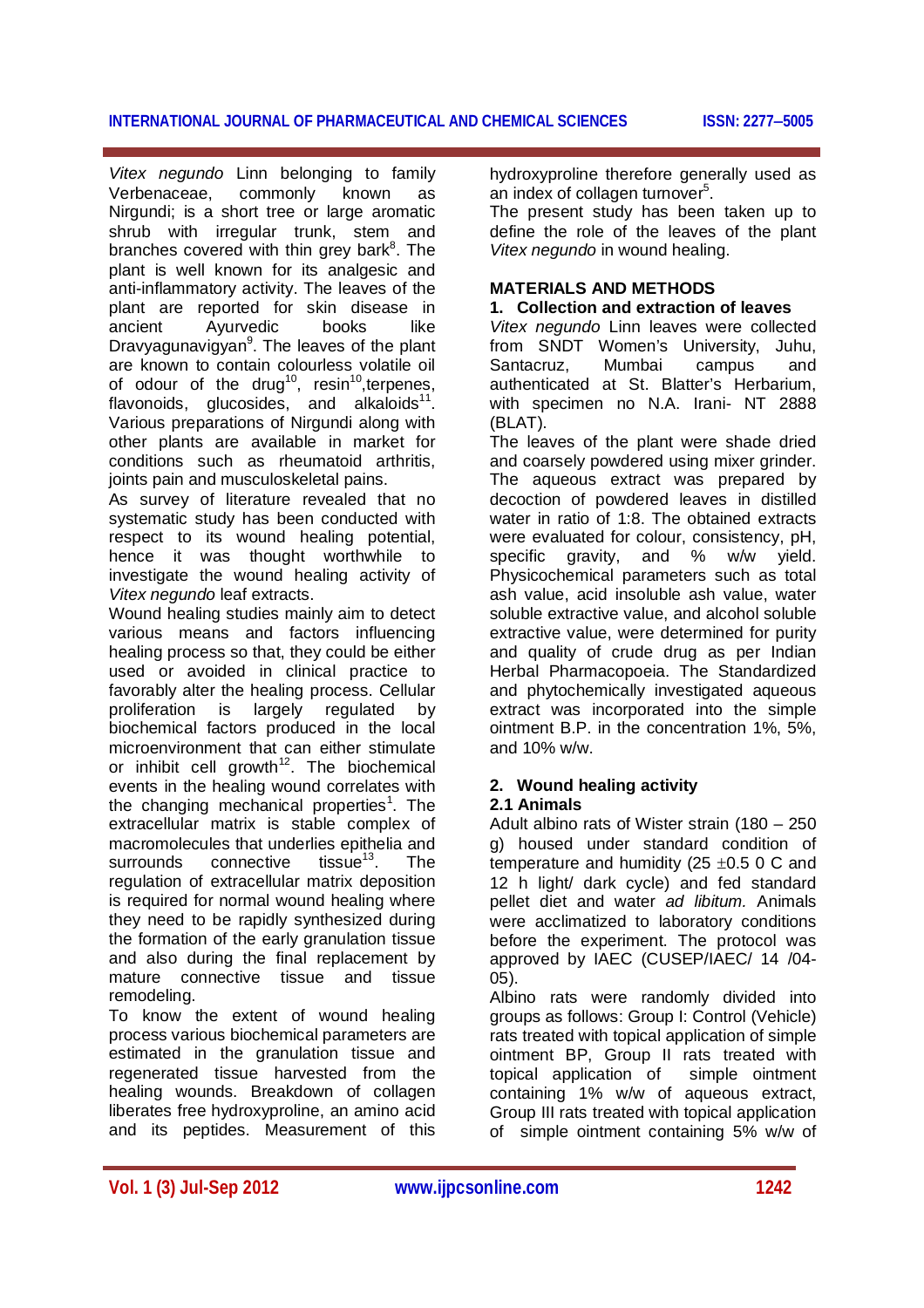# **INTERNATIONAL JOURNAL OF PHARMACEUTICAL AND CHEMICAL SCIENCES ISSN: 22775005**

aqueous extract, Group IV rats treated with topical application of simple ointment containing 10% w/w of aqueous extract, Group V Reference rats treated with standard Betadine ointment.

# **2.2Wound models**

# **2.2.1 Resutured Incision wound<sup>3</sup>**

Incision wounds of 6 cms. long were made on the shaved back of rats anaesthetized using Ketamine HCl injection and the incisions were closed with interrupted sutures, stitches 0.5 cm apart using black surgical thread and curved needle no. 19. The treatment was done by topical application of different ointments for the period of 10 days. The sutures were  $r$ emoved on  $8<sup>th</sup>$  post wounding day and tensile strength of 10-day-old wound was measured by tensiometer.

# **2.2.2 Excision Wound Model<sup>3</sup>**

Full thickness circular wounds (area approx. 500 mm<sup>2</sup>) were made on the shaved back of rats anaesthetized using Ketamine HCl injection. The wounding day was considered as 0 day. The treatment was done by topical application of different ointments till wounds were completely healed. Monitoring is done for epithelialization on day 4,6,8,10,12,14,16, until complete epithelialization. The wound area was traced and the percent epithelialization was calculated. The period required for complete epithelialization was noted.

# **2.2.3 Dead Space Wound Model14, 15**

Dead space wound model is usually employed for assessing the extent of collagenation. Wounds were created by implantation of a Polypropylene tube  $(3.0 \times$ 0.3 cm) beneath the dorsal paravertebral lumbar  $skin^{14}$ . Animals were treated with (10% aqueous extract containing simple ointment, vehicle control and standards from '0' day to  $9<sup>th</sup>$  post wounding day. On the  $10<sup>th</sup>$  post wounding day the granuloma tissue developed around the tube was harvested and subjected to biochemical evaluation i.e. to determine the hydroxyproline

spectrophotometrically by 'Neuman and Logan Method'<sup>15</sup>. The part of the tissue was stored in 10% formalin solution and subjected to histopathological studies.

# **2.3Statistical analysis**

Stastical analysis was done by one way ANOVA followed by Dunnett's 't' test and Bonferroni test.

# **RESULTS**

The studies in incision wound model for aqueous extract in the form of simple ointment (1, 5, and 10% w/w) showed increase in tensile strength (gms) compared to control and reference standards Betadine ointment.

Maximum increase in tensile strength was seen in the group of animals treated with 10% w/w ointment but all the three ointments of the aqueous extract showed statistically significant ( $p < 0.05$ ) increase in the tensile strength of incision wounds when compared to control and reference standard as shown in the table no.1

Studies using the excision wound model showed significant decrease in the epithelialization period. Epithelialization was found to be enhanced significantly ( $p <$ 0.05) by the aqueous extract of *Vitex negundo* leaves as compared to control.

The measurement of the progress of wound healing induced by treatment groups in the excision wound method are shown in table no. 2. It is observed that wound contracting ability of the 1, 5 and 10% w/w simple ointments of aqueous extract were significantly greater than control. The mean percent epithelialization of excision wound areas was calculated on the 4<sup>th</sup>, 6<sup>th</sup>, 8<sup>th</sup>, 10<sup>th</sup>,  $12^{th}$ , 14<sup>th</sup> and 16<sup>th</sup> post wounding day.

The effect of 1, 5 and 10% w/w simple ointment of aqueous extract on percent epithelialization on  $16<sup>th</sup>$  post wounding day was found to be dose dependant and not significantly different ( $p < 0.05$ ) from each other.

The dead space wound studies of the aqueous extract applied topically in the form of simple ointment (10% w/w) was carried with respect to estimation of the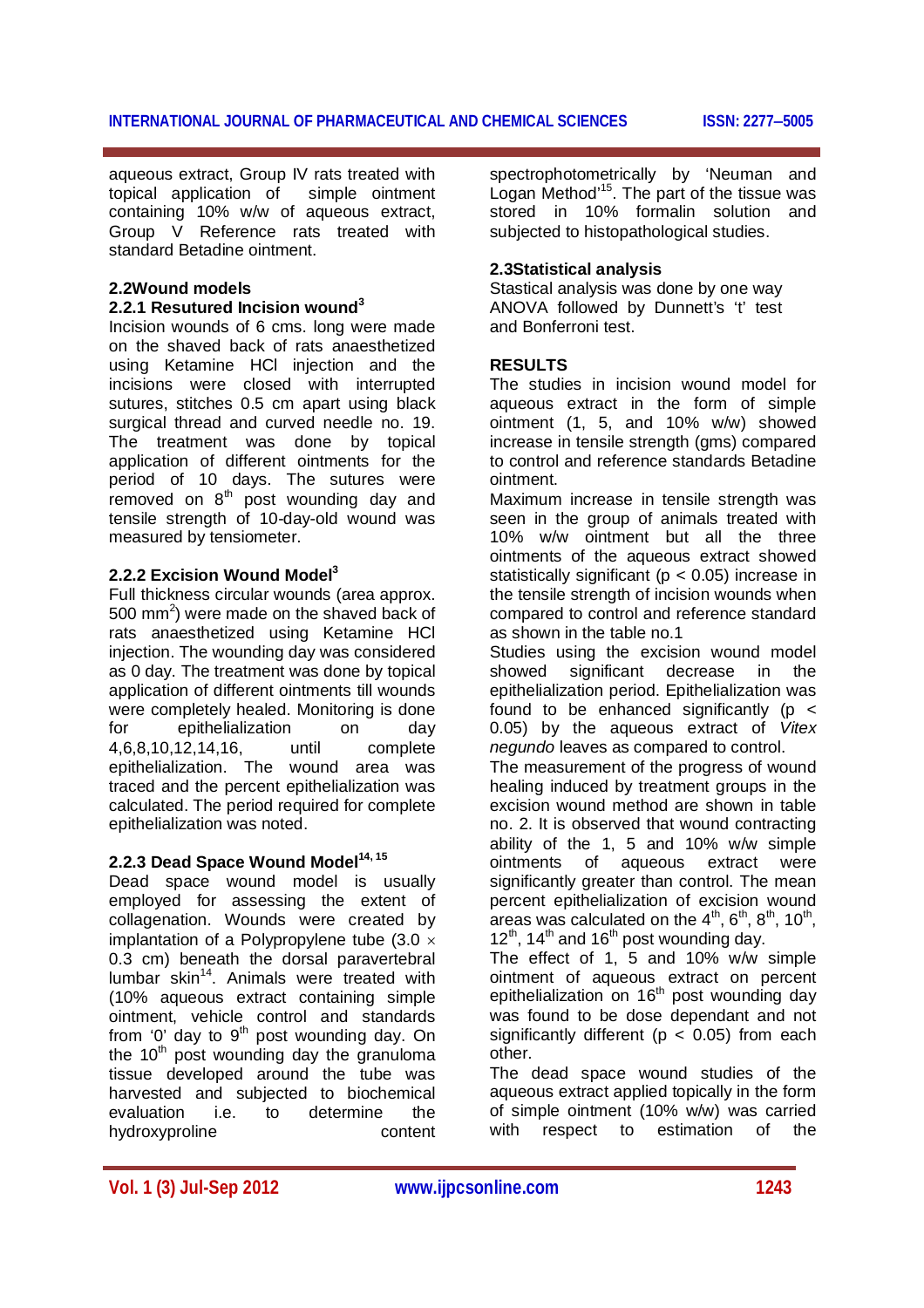# **INTERNATIONAL JOURNAL OF PHARMACEUTICAL AND CHEMICAL SCIENCES ISSN: 22775005**

hydroxyproline content in mg per gm of the granulation tissue formed around the polypropylene tube and compared with the control. The results obtained are in table no.3. The granulation tissue obtained from the dead space wounds treated with the aqueous extract ointment (10% w/w) showed significant (p<0.05) increase in the hydroxyproline content when compared to granulation tissues obtained from control and standard animals.

Histopathological studies on the granulation tissues of the dead space wounds treated with the 10% w/w simple ointment of aqueous extract showed moderate to medium degree of fibrosis, mild to moderate degree of neovascularization and leucocytic infiltration and trace to mild degree of collagenation as seen in the plate no. 1, 2 and 3.

## **DISCUSSION**

Wound is one of the major areas of concern due to its complexity requiring urgent attention and care. The process of wound healing comprises of a continuous sequence of inflammation and repair. The plant products have been shown to possess good therapeutic potential as promoter of wound healing.

The present study indicates the wound healing potential of *Vitex negundo* leaves. The results of the present study revealed that the aqueous extract of leaves of *Vitex negundo* linn*.* have significant wound healing activity in excision and incision wound models.

Collagen is major protein of the extracellular matrix and is the component that ultimately contributes to wound strength<sup>3</sup>. The increased hydroxyproline content of the granulation tissue isolated from dead space wounds in the group of animals treated with the aqueous extract indicates faster collagen turnover leading to rapid healing with concurrent increase in tensile strength of incision wounds. This was also seen in the histopathological studies.

Further studies can be undertaken to develop a suitable patient compatible and elegant formulation for the treatment of wound healing containing *Vitex negundo Linn.*

#### **CONCLUSION**

The systematic studies were carried out in our laboratory using different wound models in albino rats including histopathological studies to demonstrate the wound healing potential of Nirgundi as mentioned in the folklore.

| S. No. Group       | Tensile strength in (gms.)<br>(Mean $\pm$ S.E.M.) |  |  |
|--------------------|---------------------------------------------------|--|--|
| <b>ICONTROL</b>    | $588.5 + 1.80$                                    |  |  |
| 1% S.O. OF AQ. EXT | $842.67 \pm 0.95^*$                               |  |  |
| 5% S.O. OF AQ. EXT | $1002.17 \pm 0.87$ <sup>*</sup>                   |  |  |

#### **Table 1: Effect of aqueous extract of** *Vitex negundo* **leaves on tensile strength of incision wounds**

**S.O. OF AQ. EXT**: Simple ointment containing aqueous extract All values are mean  $\pm$  S.E.M. (n=6), \*p<0.05 when compared to control.

4  $10\%$  S.O. OF AQ. EXT 1149.67  $\pm$  1.15\*  $5$  BETADINE  $724 \pm 0.58^*$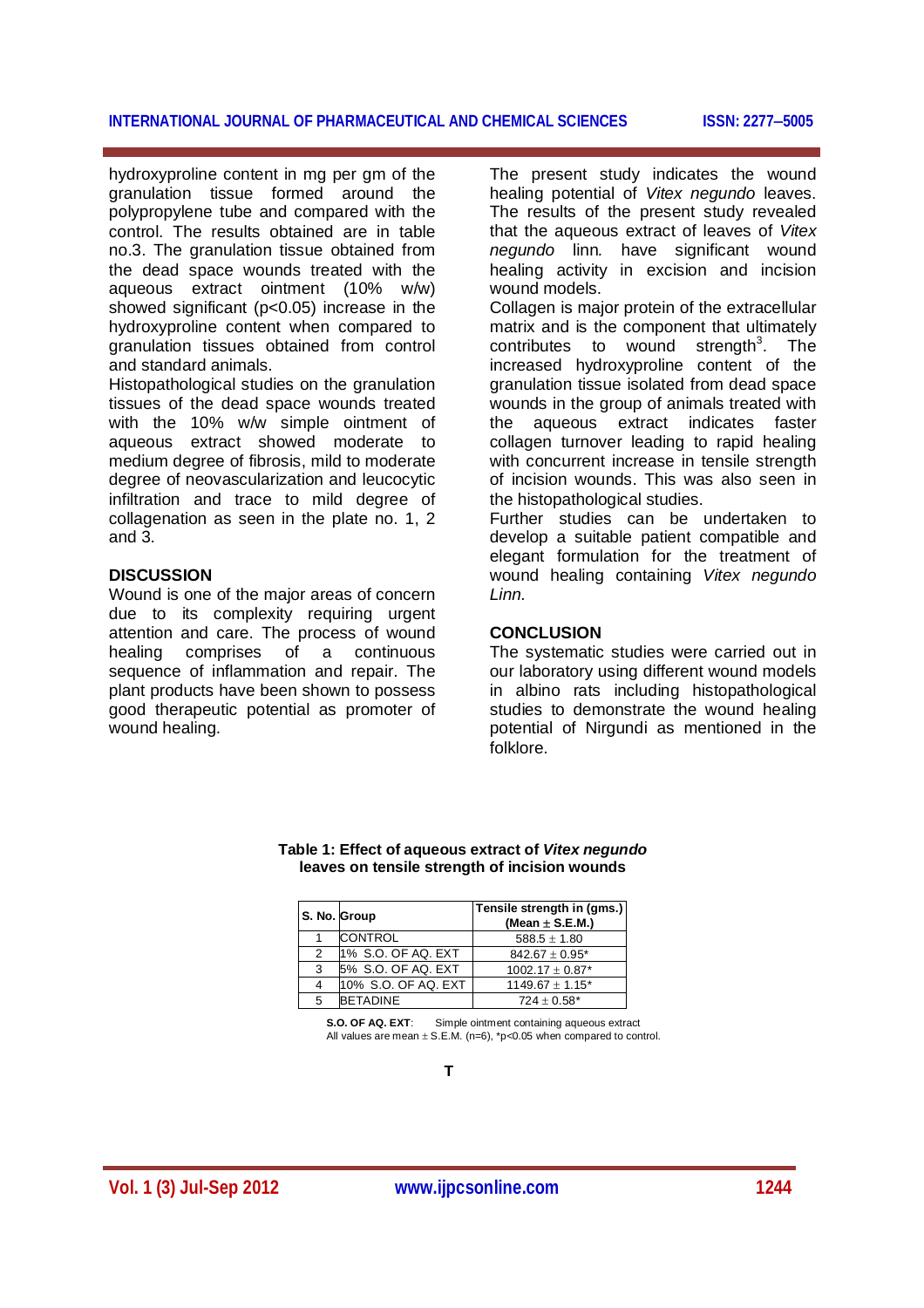# **INTERNATIONAL JOURNAL OF PHARMACEUTICAL AND CHEMICAL SCIENCES** ISSN: 2277-5005

|                                         | Percent epithelialization (Mean $\pm$ S.E.M.) |                             |                             |                               |                  |  |
|-----------------------------------------|-----------------------------------------------|-----------------------------|-----------------------------|-------------------------------|------------------|--|
| Days                                    | <b>Control (simple</b><br>ointment BP)        | 1% S.O. OF AQ<br><b>EXT</b> | 5% S.O. OF AQ<br><b>EXT</b> | 10% S.O. OF AQ<br><b>EXT</b>  | <b>Betadine</b>  |  |
| 4                                       | $13.18 \pm 0.41$                              | $4.69 \pm 0.79$             | $5.74 \pm 0.41$             | $19.23 + 2.00$                | $7.24 \pm 1.21$  |  |
| ี                                       | $42.13 \pm 0.61$                              | $10.97 \pm 0.27$            | $25.12 \pm 2.83$            | $29.37 \pm 4.71$              | $15.29 \pm 0.45$ |  |
|                                         | $52.16 \pm 0.63$                              | $36.61 \pm 0.67$            | $37.26 \pm 3.82$            | $51.03 \pm 4.44$              | $34.68 \pm 2.35$ |  |
| 10                                      | 67.01 $\pm$ 3.92                              | $51.78 \pm 0.54$            | $72.73 \pm 0.35$            | $79.20 \pm 1.36$              | $57.46 \pm 1.47$ |  |
| 12                                      | $77.09 + 2.06$                                | $76.04 + 0.27$              | $80.84 \pm 0.19$            | $93.17 + 1.01$                | $73.89 \pm 2.72$ |  |
| 14                                      | $83.40 \pm 1.68$                              | $81.59 \pm 0.37$            | $85.86 + 0.49$              | $95.07 + 0.44$                | $84.65 \pm 3.15$ |  |
| 16                                      | $87.23 \pm 1.34$                              | $92.13 \pm 0.19^*$          | $95.55 \pm 0.39*$           | $97.11 \pm 0.21$ <sup>*</sup> | $86.67 \pm 1.78$ |  |
| <b>CONTRACTOR</b> CONTRACTOR CONTRACTOR | $\sim$                                        | $\sim$                      | $\sim$                      | $\sim$                        | $\sim$           |  |

#### **Table 2: effect of aqueous extract of** *vitex negundo* **leaves on percent epithelialization**

Epithelializat-ion period (Days) 23 22 20 20 18 18 22<br> **S.O. OF AQ. EXT:** Simple ointment containing aqueous extract

Simple ointment containing aqueous extract

All values are mean  $\pm$  S.E.M.(n=6), \*p<0.05 when compared to control.

#### **Table 3: Effect of aqueous extract of** *vitex negundo* **leaves on the hydroxyproline content (mg/gm) of granulation tissue of the dead space wounds**

| <b>Treatment group</b> | Amount of Hydroxyproline in mg/ gm of tissue Mean ± S.E.M. |  |  |  |
|------------------------|------------------------------------------------------------|--|--|--|
| CONTROL                | $38.53 \pm 0.48$                                           |  |  |  |
| 10% S.O. OF AQ. EXT    | $45.01 + 0.95^*$                                           |  |  |  |
| <b>BETADINE</b>        | $37.24 + 0.39$                                             |  |  |  |

**S.O. OF AQ. EXT**: Simple ointment containing aqueous extract All values are mean  $\pm$  S.E.M. (n=6), \*p<0.05 when compared to control.



**Plate 1: Photomicrograph of granulation tissue obtained from dead space wound treated with simple ointment**



**Plate 2: Photomicrograph of granulation tissue obtained from dead space wound treated with 10% w/w simple ointment of aqueous extract**

**Vol. 1 (3) Jul-Sep 2012 www.ijpcsonline.com 1245**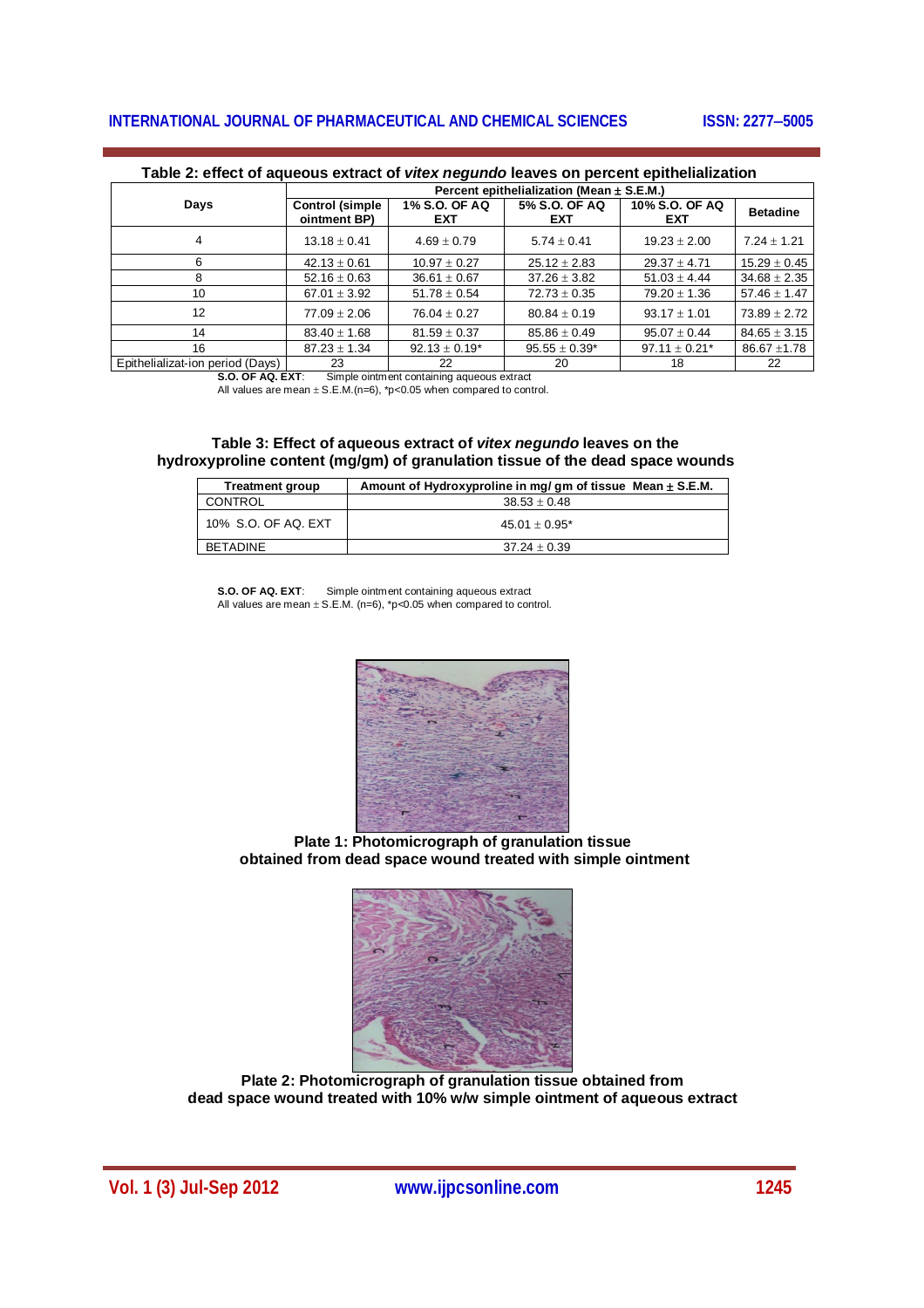

**Plate 3: Photomicrograph of granulation tissue obtained from dead space wound treated with Betadine ointment**

# **REFERENCES**

- 1. Peacock EE and Walton VW. Biochemistry and environment of wound and their relation to wound strength. Surgery and biology of wound repair, W B Sounder Company, Philadelphia. 1970:129-169.
- 2. Prasad D and Rao MC. Wound healing profiles of Ketorolac, Metronidazole and Tinidazole adsministered post surgically. Indian Journal of Experimental Biology. 1995;33:845-847.
- 3. Mengi SA and Rane MM. Comparative effect of oral administration and topical application of alcoholic extract of *Terminalia arjuna* bark on incision and excision wounds in rats. Fitotrapia. 2003;74:553-558.
- 4. Fulzele SV, Satturwar PM, Joshi SB and Dorle AK. Wound healing activity of *Chandanadi Yamak* in rats. Indian Journal of Pharmaceutical Sciences. 2003;65(3):301-304.
- 5. Pandarinathan C, Sajithlal GB and Chandrakasan G. Influence of *Aloe ve*ra on collagen turnover in healing of dermal wounds in rats. Indian Journal of experimental Biology. 1998;36:896-901.
- 6. Mandawgade SD and Patil KS. Wound healing activity of some active principles of *Lowsonia alba* Lam. Leaves. Indian Journal of Pharmaceutical Sciences. 2003;65(4):390-394.
- 7. Patil MB, Jalalpure SS and Ali Ashraf. Preliminary Phytochemical investigation and wound healing activity of the leaves<br>of Argemone mexicana Linn. of *Argemone* (Papaveraceae). Indian Drugs. 2001;38(6):288-293.
- 8. Raghunathan K and Mitra R. Nirgundi, Pharmacognosy of indigenous drugs, published by central council for research in Ayurveda and Siddha, New Delhi. 1982;2:687-695.
- 9. Sharma PV. Dravyaguna Vijnana. 2003;2:66-69.
- 10. Nadkarni KM and Nadkarni AK. *Vitex negundo* linn., Indian Materia Medica, Popular Prakashan Pvt. Ltd. 1976;1:1278-1280.
- 11. Das B and Das R. Medicinal Properties and Chemical Constituents of *Vitex negundo* linn. Indian 1994;31(9):431-435.
- 12. Mitchell RN and Cotran RS. Repair: Cell regeneration, fibrosis, and wound healing, Basic Pathology,  $6<sup>th</sup>$  edition, Prism Books Pvt. Ltd., Banglore, India. 1997:47-57.
- 13. Chandrasoma P and Taylor CR. Healing of injured tissue. Key facts in pathology, Churchill Livingstone, New York, Edinburgh, London, Melbourne. 1986:55-61.
- 14. Rao CM, Venkatadri TV, Bairy KL and Kulkarni DR. Impaired wound healing